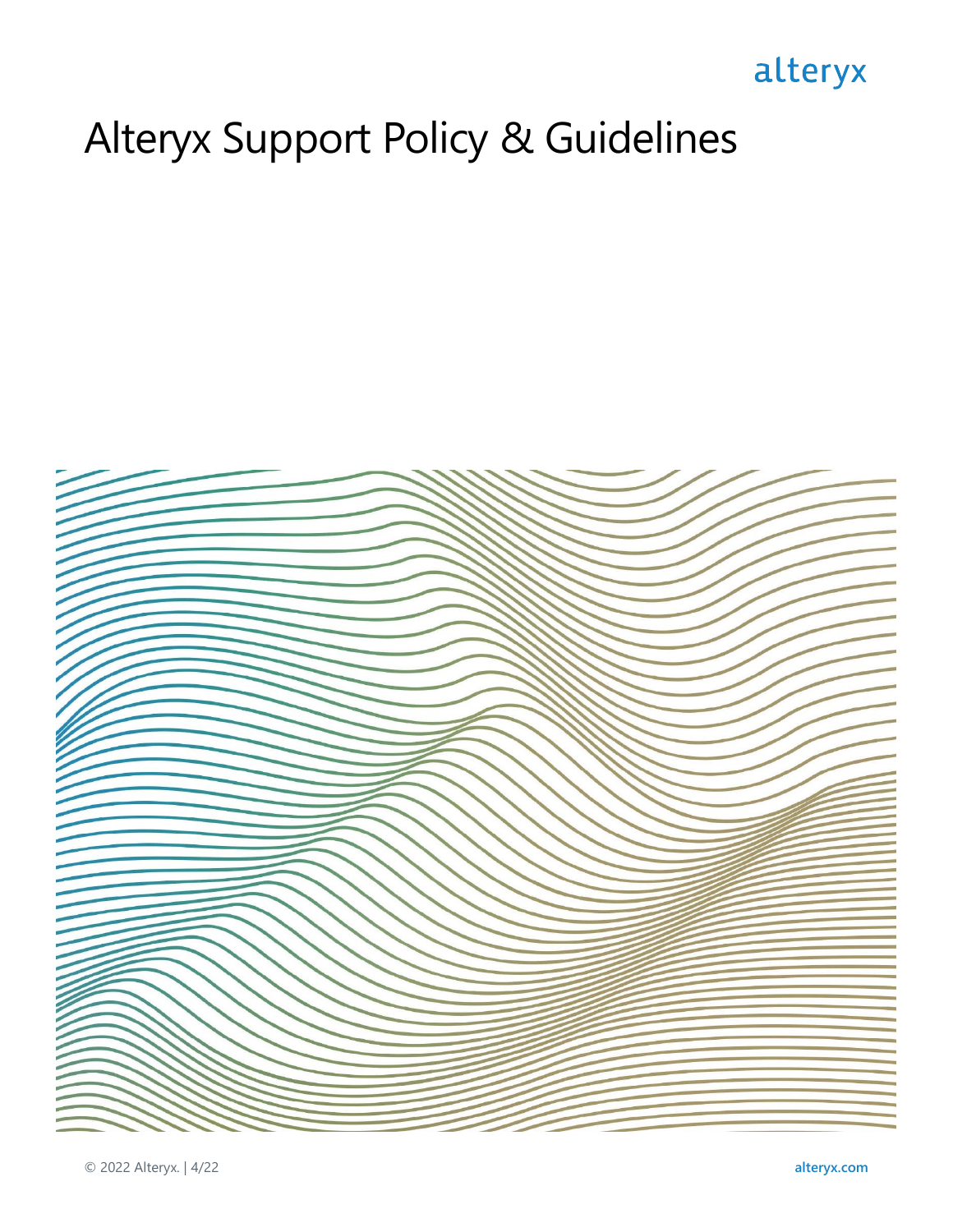#### alteryx

#### **Table of Contents**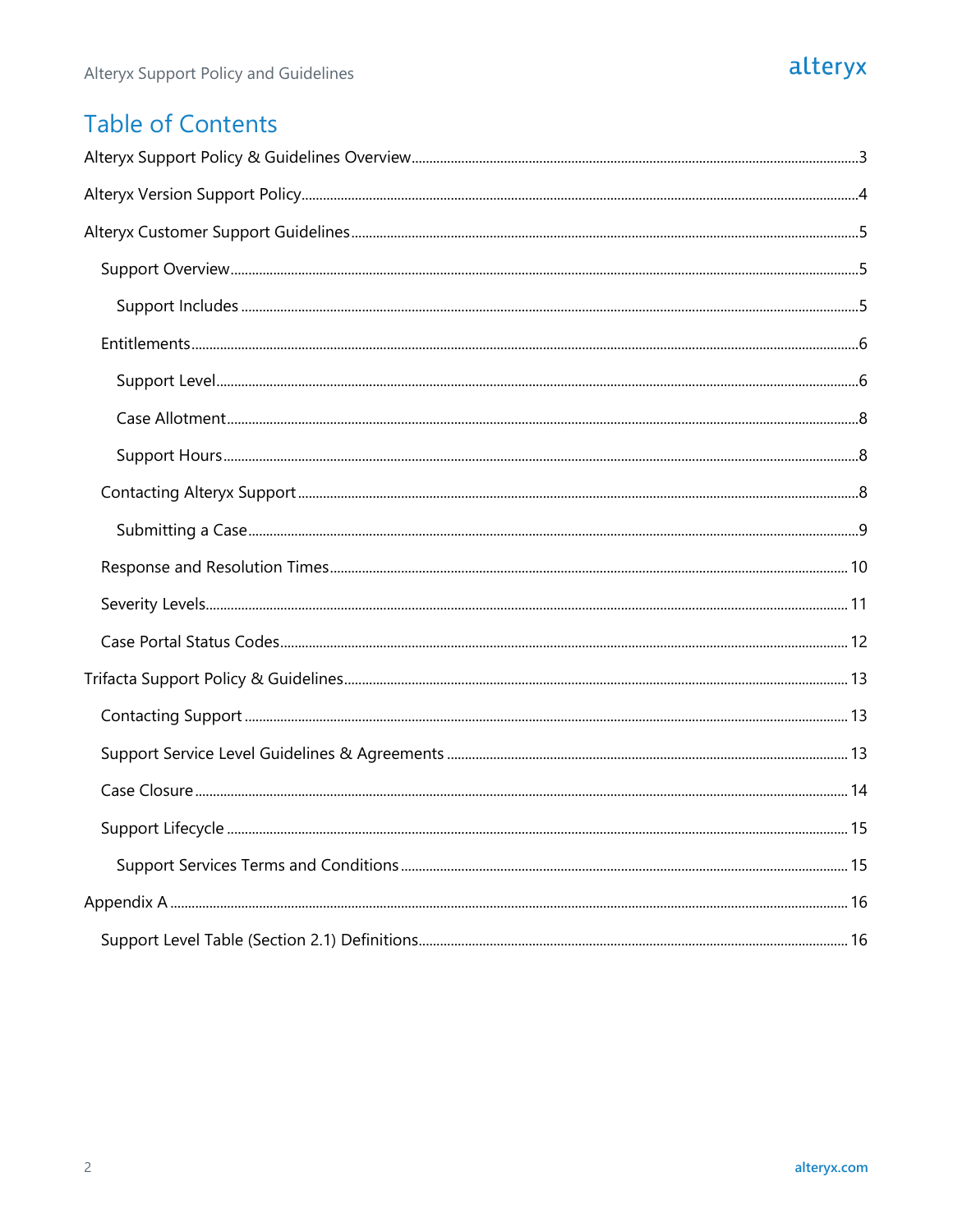## <span id="page-2-0"></span>Alteryx Support Policy & Guidelines **Overview**

This Alteryx Support Policy & Guidelines ("Support Guidelines") describes the guidelines and procedures of Alteryx, Inc. or its applicable affiliate ("Alteryx") when providing customer support services ("Support") for Alteryx's proprietary software products ("Alteryx Product") to its customers who have an active, paid license to the Alteryx Product (each, a "Customer"). These Support Guidelines apply only to supported versions of the Alteryx Products. Supported versions are identified in the Alteryx Version Support Policy, described next.

Unless otherwise stated, [Alteryx](#page-4-0) and [Trifacta](#page-12-0) products will adhere to their respective Support policies and guidelines.

#### **Alteryx Products**

| <b>Alteryx Analytics Hub</b> | <b>Alteryx Machine Learning</b> |
|------------------------------|---------------------------------|
| Alteryx Connect              | Alteryx Auto Insights           |
| <b>Alteryx Designer</b>      | <b>Alteryx Promote</b>          |
| Alteryx Intelligence Suite   | Alteryx Server                  |
| Alteryx License Server       |                                 |

#### **Trifacta Products**

**[Jump to Trifacta Product Support](#page-12-0)** 

| Cloud Dataprep | <b>Customer Managed</b>            |
|----------------|------------------------------------|
| Trifacta Cloud | Designer Cloud powered by Trifacta |

alteryx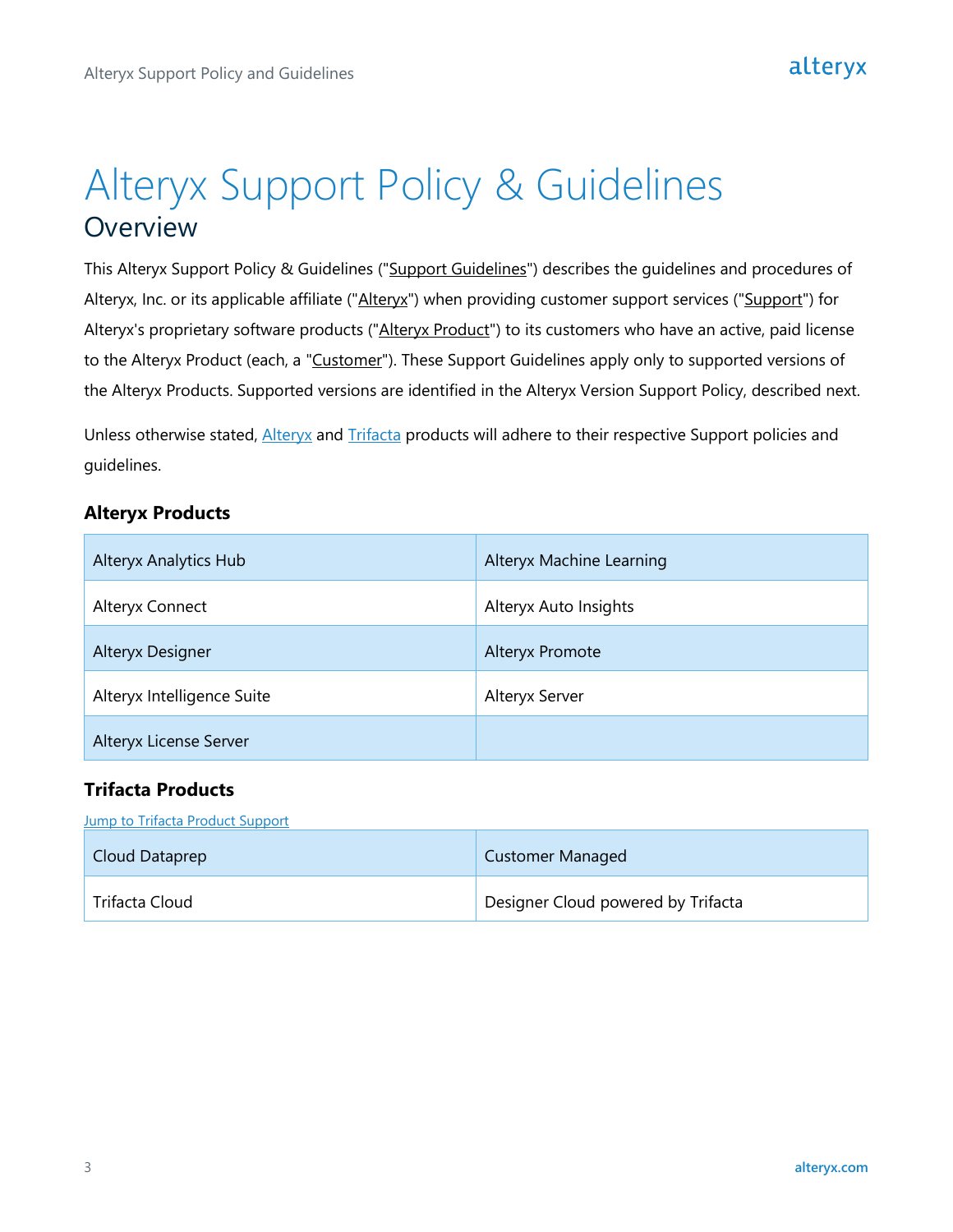# <span id="page-3-0"></span>Alteryx Version Support Policy

Alteryx provides technical product support on each version of the Alteryx Product for a period of eighteen (18) months from the general availability release date. During this period, Alteryx will use commercially reasonable efforts to provide a Customer with assistance to address technical product issues with an Alteryx Product.

Any fixes for an Alteryx Product will be released in the latest version or upcoming future version. For additional information, please refer to the Alteryx Version Support Policy located at [https://help.alteryx.com/current/product-activation-and-licensing/version-support-policy.](https://help.alteryx.com/current/product-activation-and-licensing/version-support-policy)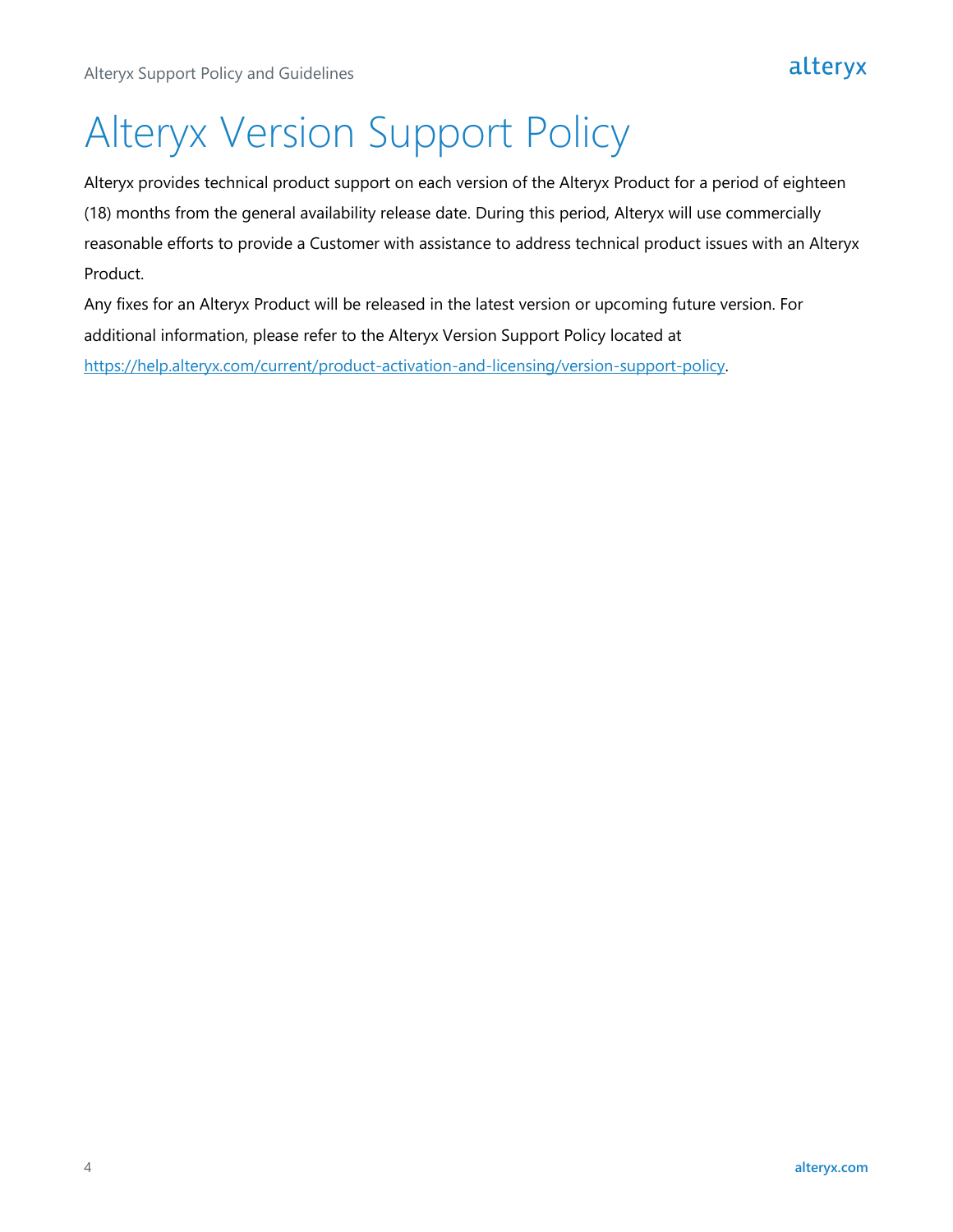# <span id="page-4-0"></span>Alteryx Customer Support Guidelines

#### <span id="page-4-1"></span>Support Overview

The Alteryx Global Customer Support Team ("Customer Support Team") is available to provide Customers with Support assistance and guidance on various issues and questions regarding supported versions of Alteryx Products.

#### <span id="page-4-2"></span>**Support Includes**

| <b>In Scope</b>                                   |
|---------------------------------------------------|
| Diagnosis and resolution of product defects       |
| Issues encountered during installation or upgrade |
| Errors arising from the Alteryx Product           |
| Tool configuration questions                      |
| "How-to" questions                                |
| Resource guidance                                 |
| Product update questions                          |

How-to questions are limited to general inquiries about Alteryx products and tools. Workflow design, optimization, and best practices are considered outside of scope for Customer Support. If assistance is needed, we recommend leveraging Alteryx Community or Services.

| <b>Out of Scope</b>                  |
|--------------------------------------|
| Custom code development or debugging |
| Installation/migration walkthroughs  |
| Workflow design or optimizations     |

Customers may submit a Support case for any encountered Alteryx Product issue. Still, cases involving an unsupported environment, configuration, or connection may significantly impact Alteryx's ability to respond and resolve such cases.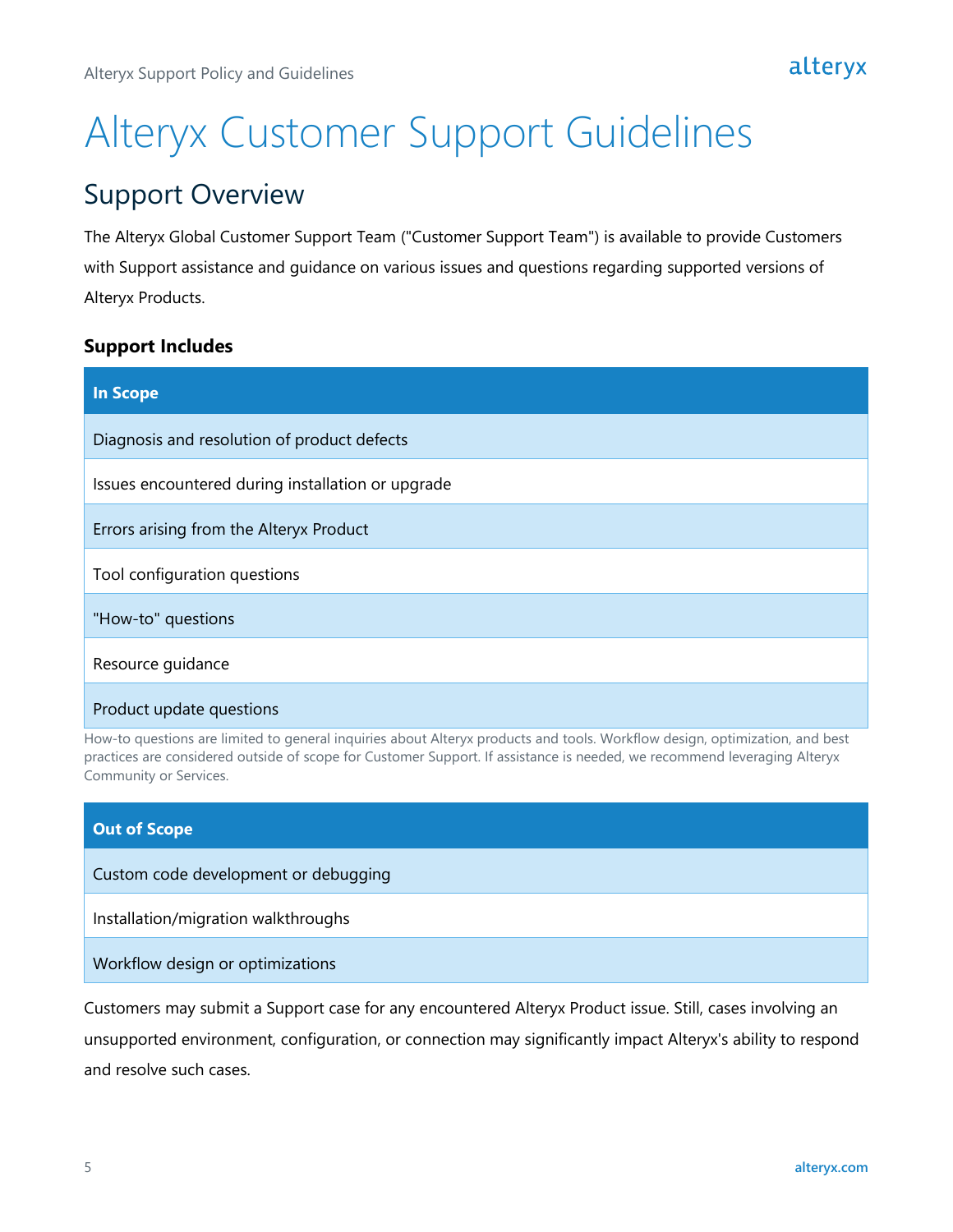#### <span id="page-5-0"></span>Entitlements

Support entitlements are outlined in the signed contract(s) under which the Customer purchased an Alteryx Product license ("Contract(s)"). When submitting a Support case, the Customer must provide sufficient information (e.g., the Alteryx Product license key or Contract) to confirm the Customer's available Support entitlements. Absent such confirmation, the Customer Support Team may not support the Customer. Customers can view their entitlements in the applicable Contract(s) and available Customer Support channels when logged into<https://www.alteryx.com/support> using the email address associated with the applicable Alteryx Product license.

All available Support resources are provided in the English language. However, specific resources may be available in other languages from time to time. If the Customer informs the Customer Support Team of the desired language for a particular resource, the Customer Support Team will notify the Customer if the resource is available in the requested language.

#### <span id="page-5-1"></span>**Support Level**

**Standard Support**: The purchase of an Alteryx Product license includes full access to the Alteryx Community, which may contain support-oriented resources, such as the Alteryx Knowledge Base, Live & On-Demand Training, and the Case Portal, as well as product documentation. Customers utilizing Standard Support may submit cases by email or through the Case Portal.

**Advanced Support<sup>1</sup> :** The purchase of Advanced Support entitles a Customer to all the Standard Support resources and channels, as well as advanced resources, such as 7x24 Support for SEV 1 cases and all available Support channels. For specific details, refer to the table below.

**Premium Support**: The purchase of Premium Support entitles a Customer to all the Advanced Support resources and channels, as well as premium resources, such as a Technical Account Manager and prioritized case management.

<sup>1</sup> Alteryx Promote 7x24 Support is an additional Support level equivalent to Advanced Support but limited to the Alteryx Promote product.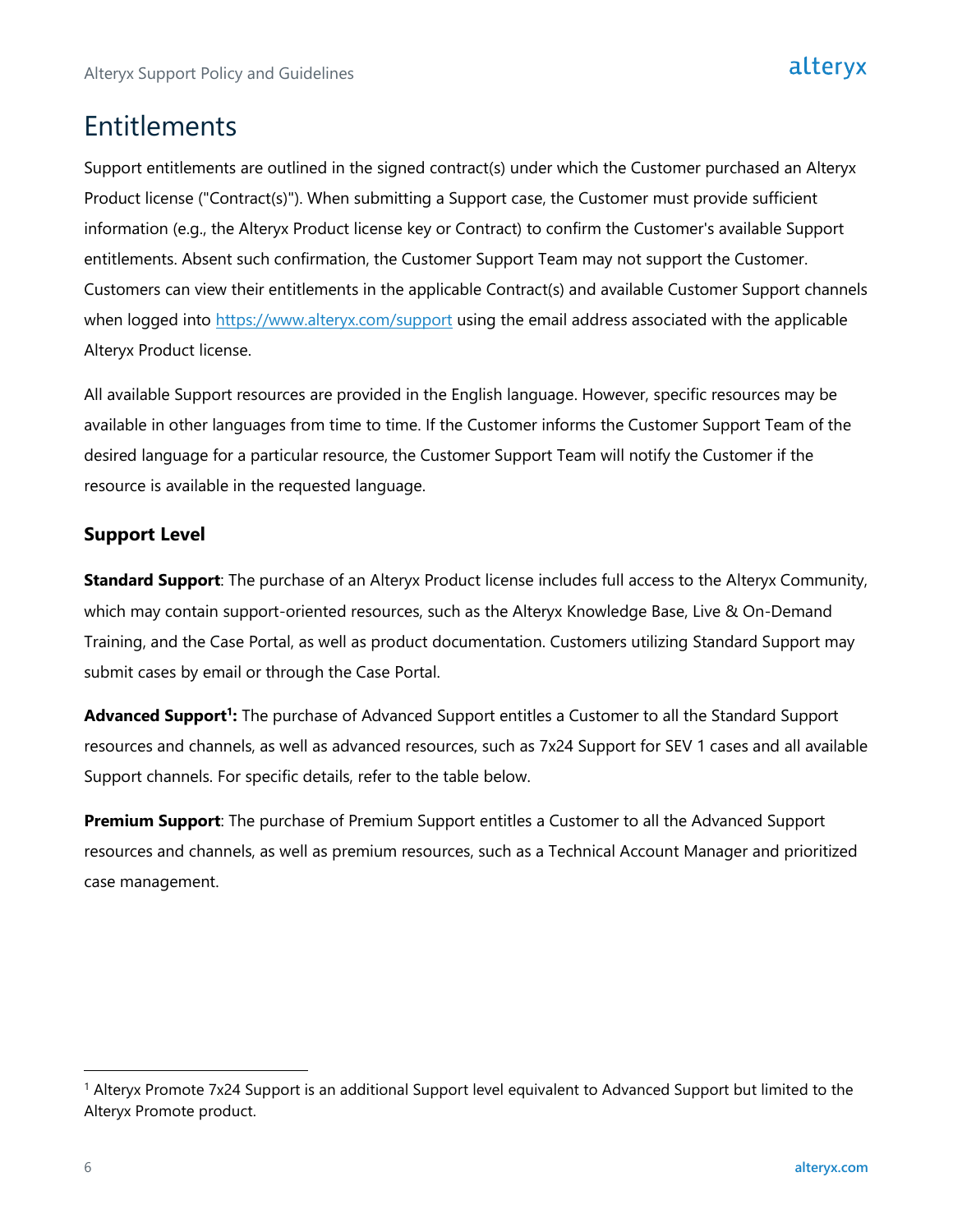Alteryx Support Policy and Guidelines

#### alteryx

| Access & Response <sup>2</sup>         | <b>Premium</b>               | <b>Advanced</b>  | <b>Standard</b>  |
|----------------------------------------|------------------------------|------------------|------------------|
|                                        | <b>Access</b>                |                  |                  |
| <b>Community Access</b>                | $\checkmark$                 | $\checkmark$     | $\checkmark$     |
| <b>Product Knowledgebase</b>           | $\checkmark$                 | $\checkmark$     | $\checkmark$     |
| <b>Case Portal</b>                     | $\checkmark$                 | $\checkmark$     | $\checkmark$     |
| <b>Alteryx Academy</b>                 | $\checkmark$                 | $\checkmark$     | $\checkmark$     |
| <b>Unlimited Case Allotment</b>        | $\checkmark$                 | $\checkmark$     |                  |
| <b>Technical Account Manager</b>       | $\checkmark$                 |                  |                  |
| <b>Recurring Status Calls</b>          | $\checkmark$                 |                  |                  |
| <b>Strategic Planning</b>              | $\checkmark$                 |                  |                  |
| <b>Case Escalation &amp; Oversight</b> | $\checkmark$                 |                  |                  |
|                                        | <b>Target Response Times</b> |                  |                  |
| SEV1                                   | 1 hour                       | 1 hour           | 4 business hours |
| SEV <sub>2</sub>                       | 2 business hours             | 2 business hours | 8 business hours |
| SEV3                                   | 8 business hours             | 8 business hours | 8 business hours |
| SEV4                                   | 2 business days              | 2 business days  | 2 business days  |
| <b>Assisted Support3</b>               |                              |                  |                  |
| <b>12x5 Assisted Support</b>           | $\checkmark$                 | $\checkmark$     | $\checkmark$     |
| <b>SEV 1 24x7 Assisted Support</b>     | $\checkmark$                 | $\checkmark$     |                  |

<sup>&</sup>lt;sup>2</sup> \*Note: the targeted response times listed above are for initial response or guidance, not a guarantee for resolution. See section 6.1 for Severity Levels and Appendix A for definitions of the resources mentioned above.

<sup>&</sup>lt;sup>3</sup> Assisted Support is defined as cases received through support channels where live agents are necessary to assist the customer in resolving the case.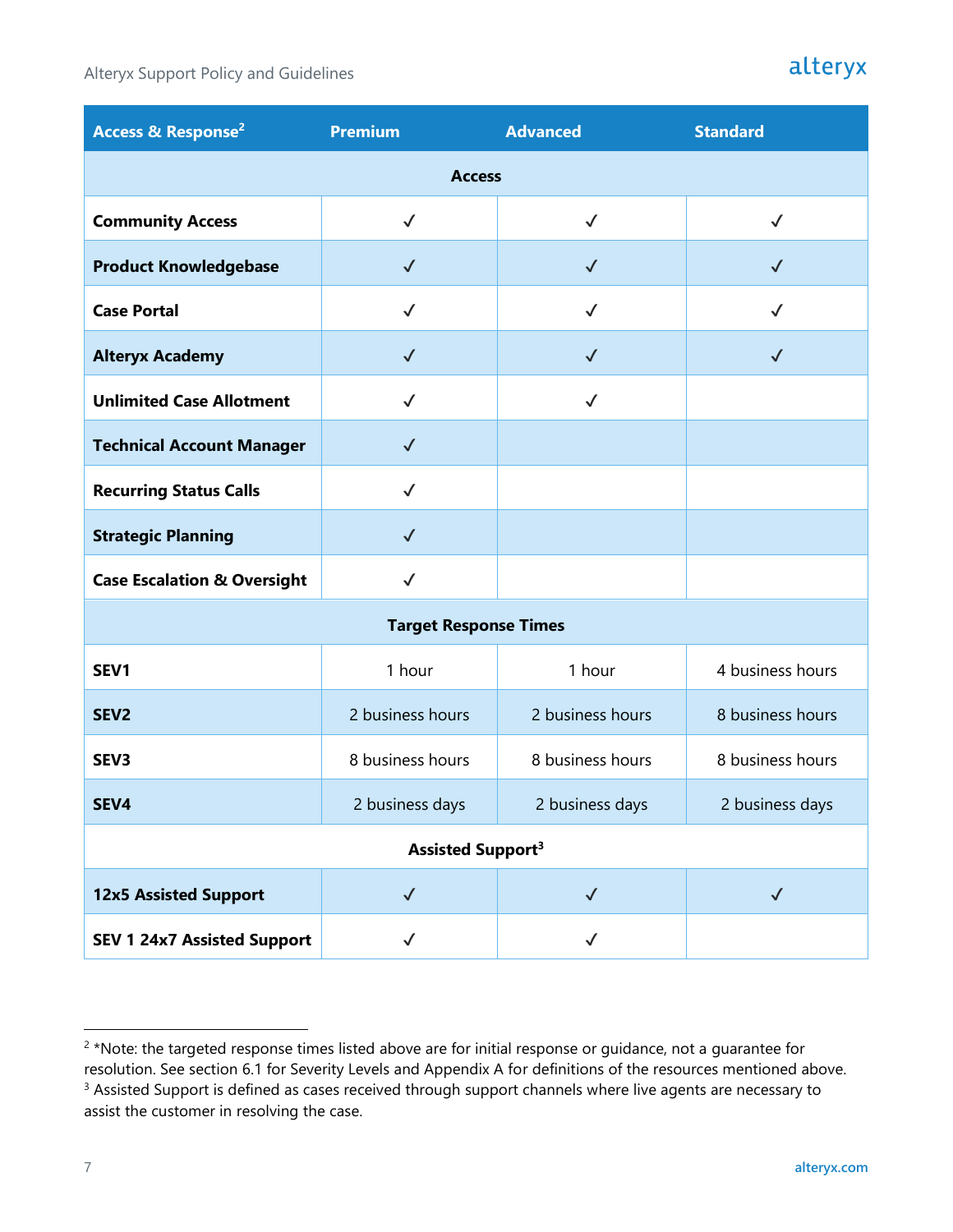#### <span id="page-7-0"></span>**Case Allotment**

Customers are entitled to the number of Support cases outlined in their Contract(s), based on the Alteryx Product license(s) purchased.

#### <span id="page-7-1"></span>**Support Hours**

Standard Support is offered Monday through Friday (excluding recognized US and local holidays, as applicable). Standard Support is available in the geographical area of the licensed user who submits the case or the Customer's primary contact for the submitted case. The applicable local business hours for Standard Support is as follows:

| l Americas                                              | <b>EMEA (Europe, Middle East, and Africa) APAC (Asia, Pacific)</b> |                             |
|---------------------------------------------------------|--------------------------------------------------------------------|-----------------------------|
| $8:00$ AM – 8:00 PM EST/EDT   8:00 AM – 5:00 PM BST/BDT |                                                                    | 8:00 AM - 7:00 PM AEST/AEDT |

The applicable local business hours for Advanced Support and Premium Support include the above. In addition, they are extended as described in Section 2.1 and Appendix A.

## <span id="page-7-2"></span>Contacting Alteryx Support

The Support channels available to the Customer may be accessed at https://www.alteryx.com/support using the email address associated with the applicable Alteryx Product license. The Support channels made available to Customers may be updated from time to time at Alteryx's sole discretion.

Solely to the extent the services enable Alteryx to access any Personal Data included in Licensee's Content, the obligations of the Alteryx Data Processing Agreement will apply, available at [https://www.alteryx.com/dpa.](https://www.alteryx.com/dpa)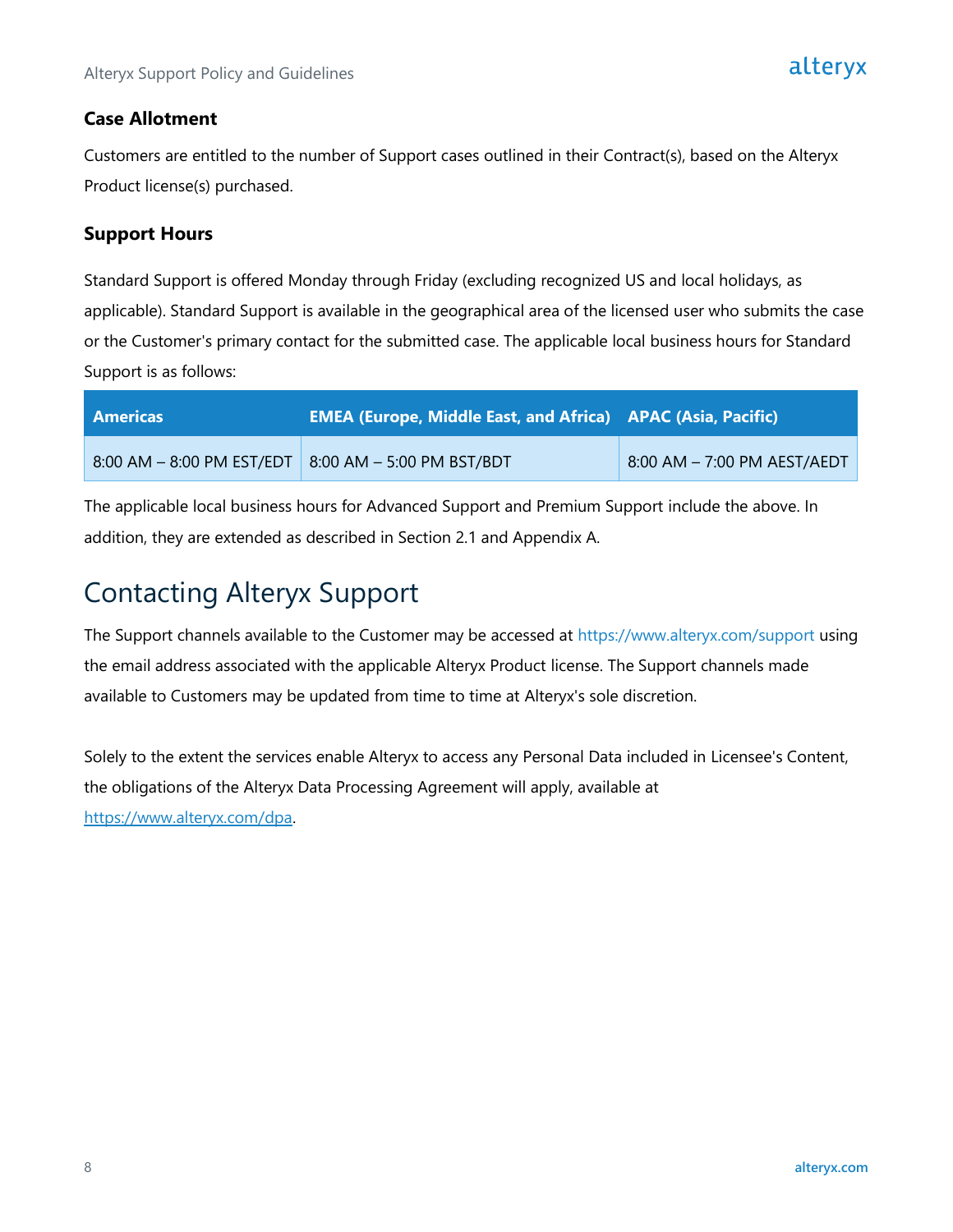#### <span id="page-8-0"></span>**Submitting a Case**

For Support, utilizing the Case Portal (https://www.alteryx.com/support) is the easiest and most efficient way to open up a case. When submitting a case, Customers should provide at least the following seven items:

- 1. User identification information
- 2. Identify whether experiencing a system crash, data loss, or security vulnerability
- 3. Description of the business impact on the organization
- 4. Full description of the issue and expected results
- 5. Outline the steps to reproduce the issue or error
- 6. Exact wording or screenshot of all issue-related error messages, a screenshot of available storage space on the drive Alteryx is installed, and any applicable log files
- 7. Answers to the following questions:
	- What Alteryx Product version is being utilized?
	- Is this an issue with a database? If so, what database and database version, connection (ODBC, OCI, OLEDB, etc.), driver and driver version is utilized?
	- Was this issue a result of an Alteryx Product update?
	- Is this issue isolated to one user or one machine?
	- Is the issue on the server or the desktop?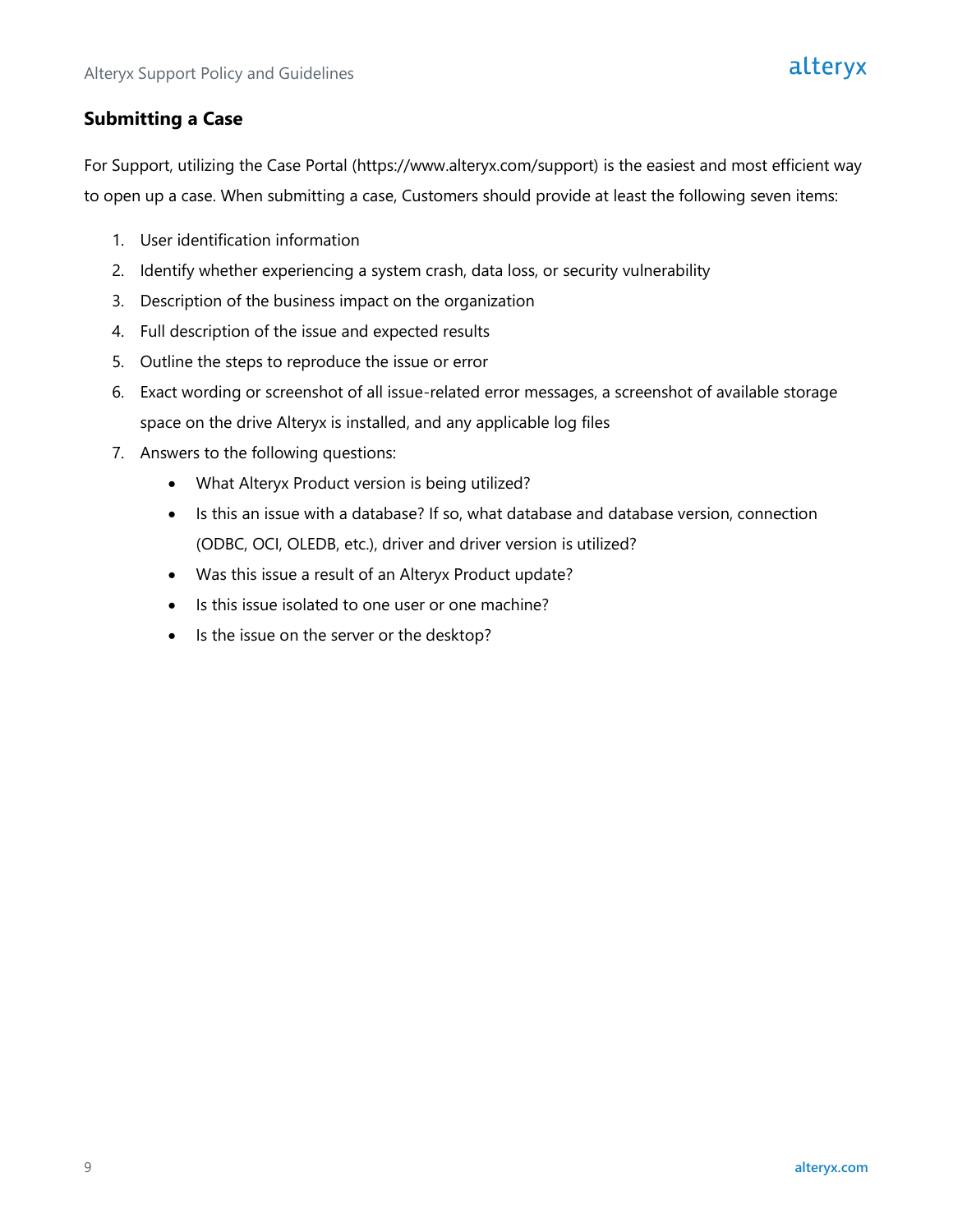## <span id="page-9-0"></span>Response and Resolution Times

Targeted response times are specified in Section 2, but actual response times will depend on various factors, including:

- Support level
- Severity level
- The complexity of the issue
- The ability of the Customer (in its sole discretion) to provide data and workflow samples to replicate the issue $5$
- The ability of the Customer's designated technical contacts to provide detailed information promptly and accurately as requested
- The ability of the Customer's designated technical contacts to perform any required diagnostic tests promptly as requested
- In the event the case cannot be resolved through typical channels and procedures, the ability of the Customer (in its sole discretion) to provide the Customer Support Team with supervised remote access to the Customer's machine on which the Alteryx Product at issue is deployed for diagnosis<sup>6</sup>
- If applicable, the need to consult with Alteryx Engineering, Product Management, Sales, and Fulfillment for further issue resolution
- Cooperation and maintenance of professional decorum in the mutual interest of case resolution

<sup>5</sup> Provision of data and workflow samples is subject to confidentiality obligations between Alteryx and the Customer. A Customer may not provide personal data or other sensitive or highly regulated information to Alteryx. Customers are strongly encouraged to provide "dummy data."

<sup>&</sup>lt;sup>6</sup> In the event the Customer does not, in its sole discretion (whether due to internal policy or otherwise), provide the Customer Support Team with remote access to diagnose an open case, the Customer Support Team may be required to close a case unresolved.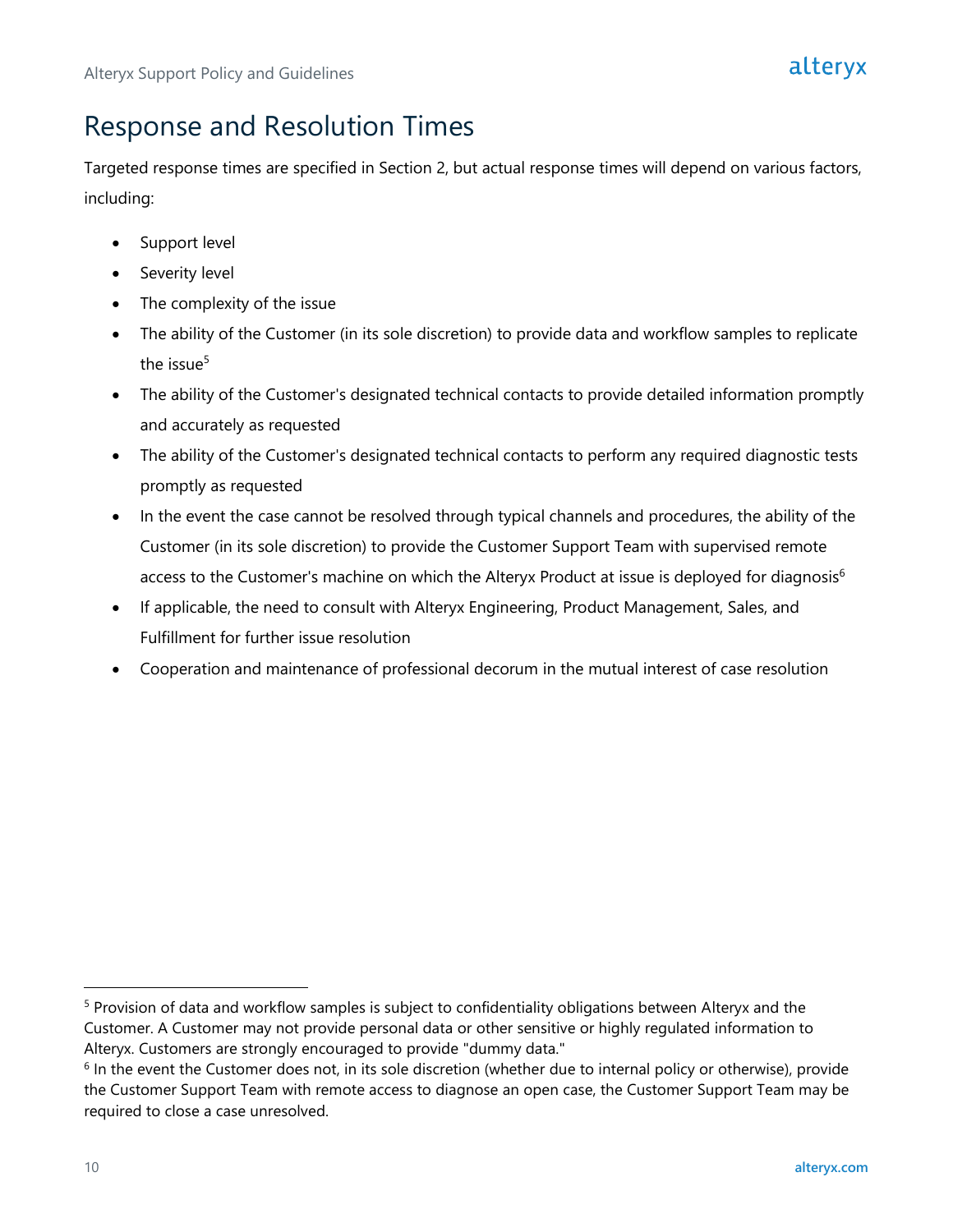## <span id="page-10-0"></span>Severity Levels

The following severity levels define cases:

| <b>Severity Level</b> |          | <b>Definition</b>                                                                                                                                                                                                                                                                                                                                                                                                                                           |
|-----------------------|----------|-------------------------------------------------------------------------------------------------------------------------------------------------------------------------------------------------------------------------------------------------------------------------------------------------------------------------------------------------------------------------------------------------------------------------------------------------------------|
| SEV <sub>1</sub>      | Critical | Critical Issues caused by product code failure where the production<br>environment of the Alteryx Product is either completely inoperable or<br>inaccessible to all of Customer's users in one of the following ways: System<br>Crash, Data Loss, or Security Vulnerability.<br>Once confirmed as a SEV 1 issue by the Customer Support Team, the Customer<br>Support Team will provide status updates every 1 business day until the issue is<br>resolved. |
| SEV <sub>2</sub>      | Major    | Product defect causing major but intermittent loss of production service.<br>Operation of the Alteryx Product can continue in a restricted manner.<br>Once confirmed as a SEV 2 issue by the Customer Support Team, the Customer<br>Support Team will provide status updates every 2 business days until the issue<br>is resolved.                                                                                                                          |
| SEV <sub>3</sub>      | Minor    | Product defect or issue not causing loss of production service or user has<br>product questions. The Alteryx Product operates as designed but may not<br>perform as expected. However, the user can continue using the product.                                                                                                                                                                                                                             |
| SEV <sub>4</sub>      | None     | No/low impact on the performance or function of the Alteryx Product. Includes<br>enhancement or cosmetic suggestions.                                                                                                                                                                                                                                                                                                                                       |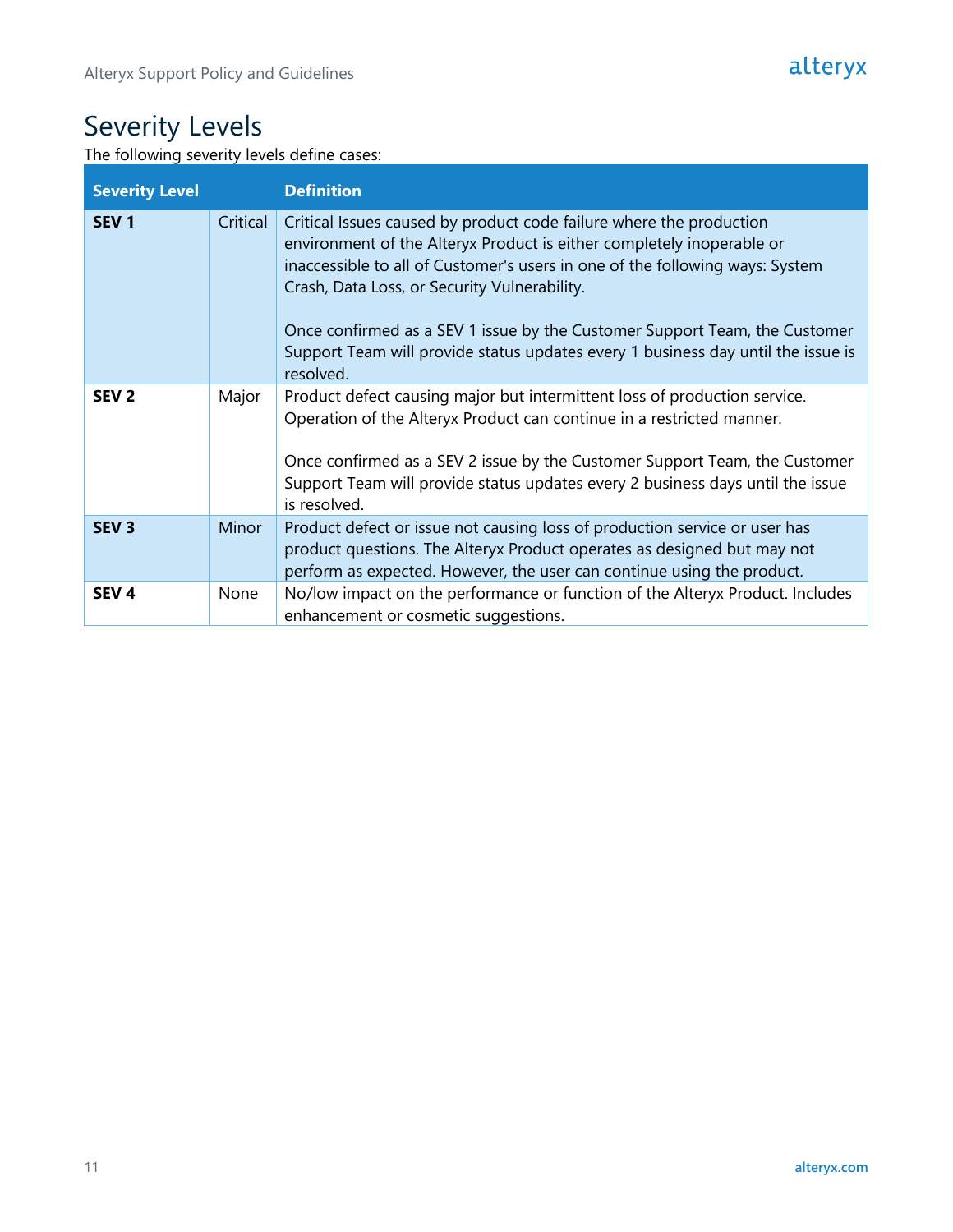## <span id="page-11-0"></span>Case Portal Status Codes

Case Status Codes indicate the case's progress and may be viewed in the Case Portal for each unique case submitted.

| <b>Case Status Code</b> | <b>Definition</b>                                                                                                                                                                                        |
|-------------------------|----------------------------------------------------------------------------------------------------------------------------------------------------------------------------------------------------------|
| <b>Submitted</b>        | A case has been created and assigned a Case Number.                                                                                                                                                      |
| <b>In Progress</b>      | A Customer Support Engineer is currently working to resolve the case.                                                                                                                                    |
| <b>Pending Customer</b> | A Customer Support Engineer has responded to the customer and is waiting for<br>further customer input to proceed.                                                                                       |
| <b>Internal Review</b>  | The Customer Support Engineer is seeking input from an internal resource to<br>proceed.                                                                                                                  |
| <b>Solution Offered</b> | A potential solution has been provided to the Customer. However, the Customer<br>Support Engineer is awaiting confirmation that the case may be closed.                                                  |
| <b>On Hold</b>          | The customer cannot provide the information requested by the Customer<br>Support<br>Engineer until further notice. The case will remain on hold until the Customer<br>provides the required information. |
| <b>Closed</b>           | A case has been resolved or closed due to inactivity.                                                                                                                                                    |
| <b>Accepted Defect</b>  | A case has been accepted as a defect by Alteryx Engineering. However, the issue<br>may be resolved in a future release of the applicable Alteryx product.                                                |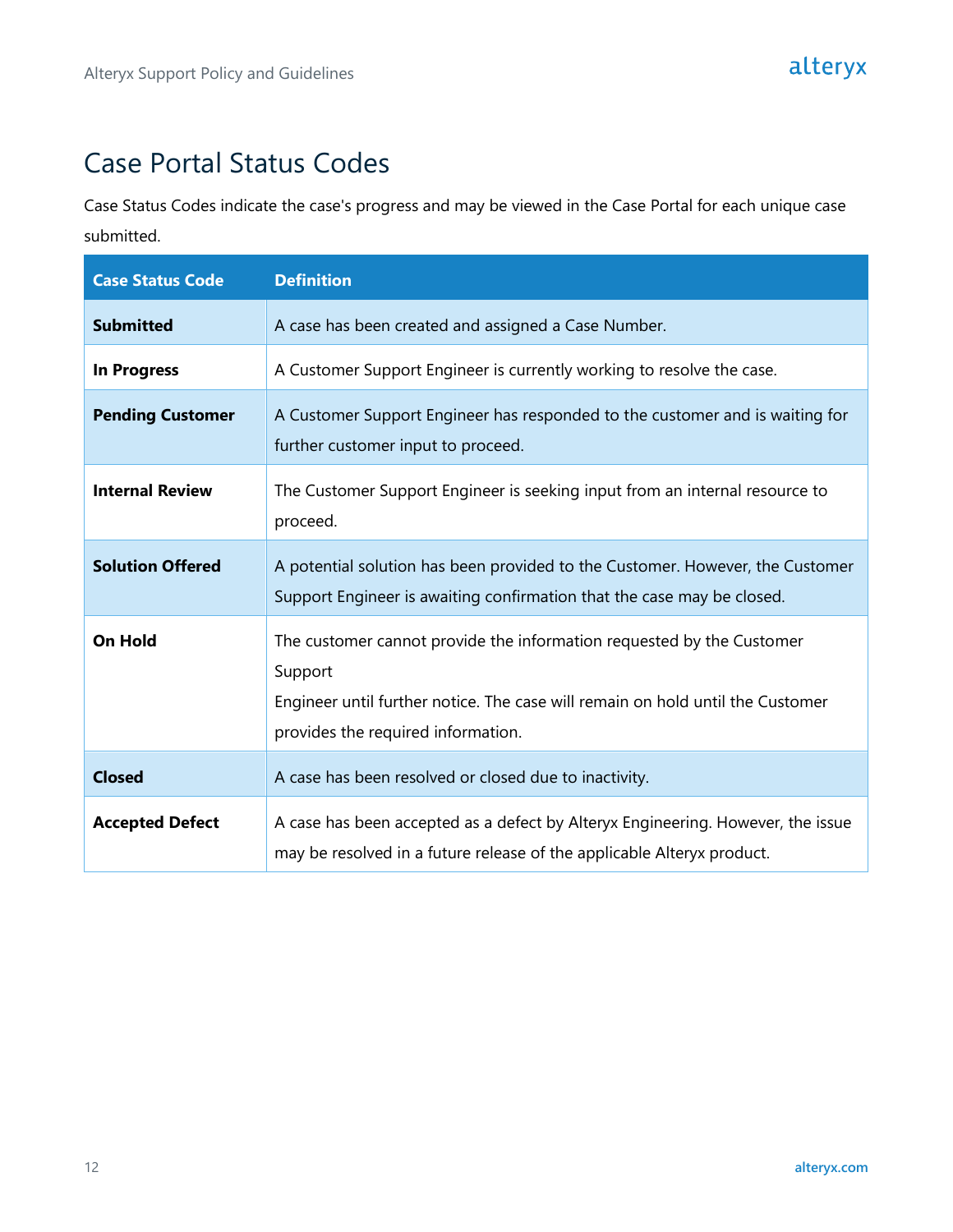# <span id="page-12-0"></span>Trifacta Support Policy & Guidelines

## <span id="page-12-1"></span>Contacting Support

| <b>Phone</b>                           | <b>Customer and Community Portal</b> | Email                |
|----------------------------------------|--------------------------------------|----------------------|
| 7:00 AM IST - 6:00 PM PST <sup>7</sup> | 24x7x365 - Community Portal          | support@trifacta.com |

| <b>Region</b>   | <b>Phone Number</b> |
|-----------------|---------------------|
| U.S.A.          | +1 (415) 548-7108   |
| India (Inside)  | +918000402883       |
| India (Outside) | 0008000402883       |
| Germany         | +49 221 68943009    |

## <span id="page-12-2"></span>Support Service Level Guidelines & Agreements

Upon Case creation, a Priority will be assigned to reflect the business Impact. This allows for proper resource alignment to ensure faster time to resolution.

| <b>Priority</b> |                                 | <b>Impact</b>                                                                                                      |
|-----------------|---------------------------------|--------------------------------------------------------------------------------------------------------------------|
| P <sub>1</sub>  | <b>Critical Business Impact</b> | The production environment is inoperative with no available<br>workaround.                                         |
| P <sub>2</sub>  | Major Business Impact           | The productivity and usage are significantly impaired, e.g., periodic<br>work stoppages and feature crashes occur. |
| P <sub>3</sub>  | Minor Business Impact           | The productivity and usage are slightly impaired.                                                                  |
| P4              | No Business Impact              | No measurable impact to productivity and enhancement requests.                                                     |

<sup>7</sup> Excluding local holidays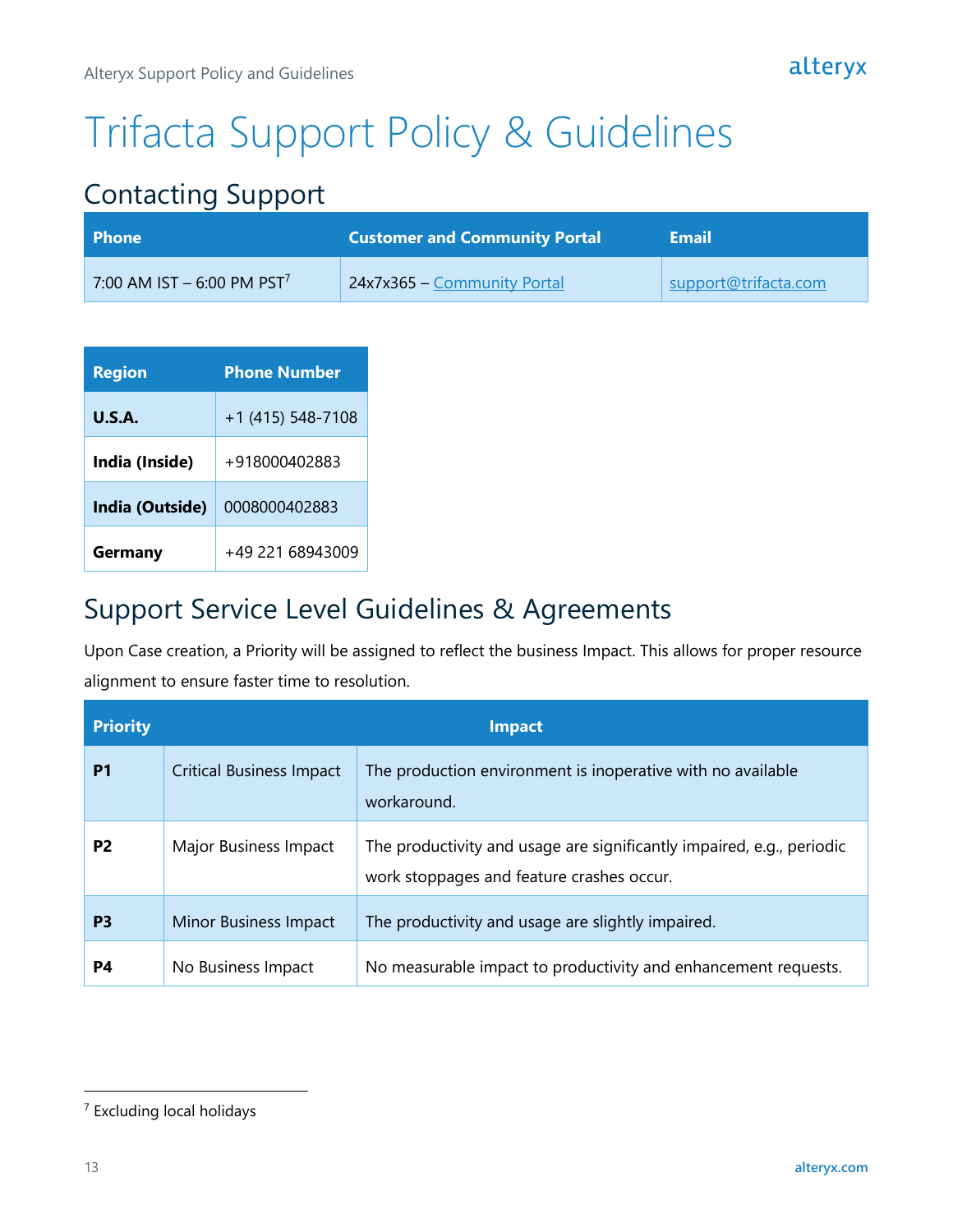#### Trifacta targets the initial response times based on the Success Packages and Priority

| <b>Initial Target Response time</b>                  |                |                                |                                   |                                 |                 |                 |           |           |
|------------------------------------------------------|----------------|--------------------------------|-----------------------------------|---------------------------------|-----------------|-----------------|-----------|-----------|
| <b>Success Package</b>                               | <b>Edition</b> | <b>Portal</b><br><b>Access</b> | <b>Community</b><br><b>Access</b> | <b>Academy</b><br><b>Access</b> | <b>P1</b>       | <b>P2</b>       | <b>P3</b> | <b>P4</b> |
| <b>Mission Critical</b><br><b>Continuing Success</b> | Enterprise     | $\checkmark$                   | $\checkmark$                      | $\checkmark$                    | 4 <sub>h</sub>  | 6 h             | 12h       | 12h       |
| Premium<br><b>Continuing Success</b>                 | Enterprise     | $\checkmark$                   | $\checkmark$                      | $\checkmark$                    | 8h              | 12 <sub>h</sub> | 24 h      | 24h       |
| <b>Core Continuing</b><br><b>Success</b>             | Enterprise     | $\checkmark$                   | $\checkmark$                      | $\checkmark$                    | 12 <sub>h</sub> | 24h             | 48 h      | 48 h      |
| <b>Standard Success</b>                              | Professional   | $\checkmark$                   | $\checkmark$                      | $\checkmark$                    | 24h             | 48 h            | 48 h      | 48 h      |
| <b>Community Success</b>                             | <b>Starter</b> |                                | $\checkmark$                      | $\checkmark$                    | N/A             |                 |           |           |

#### <span id="page-13-0"></span>Case Closure

Trifacta will close a case if:

- We have provided a solution or temporary solution
- You have expressed that you no longer require assistance
- Both parties agree on case closure
- Trifacta Software or services are working in a documented manner within certified environments
- We repeatedly (3x) tried to contact you without a response

Trifacta will consider an issue resolved if:

- We have provided a release update, hotfix, or temporary solution that will address the issue
- A reference Enhancement Request has been provided
- Trifacta Software does not cause the issue, or Trifacta provided Services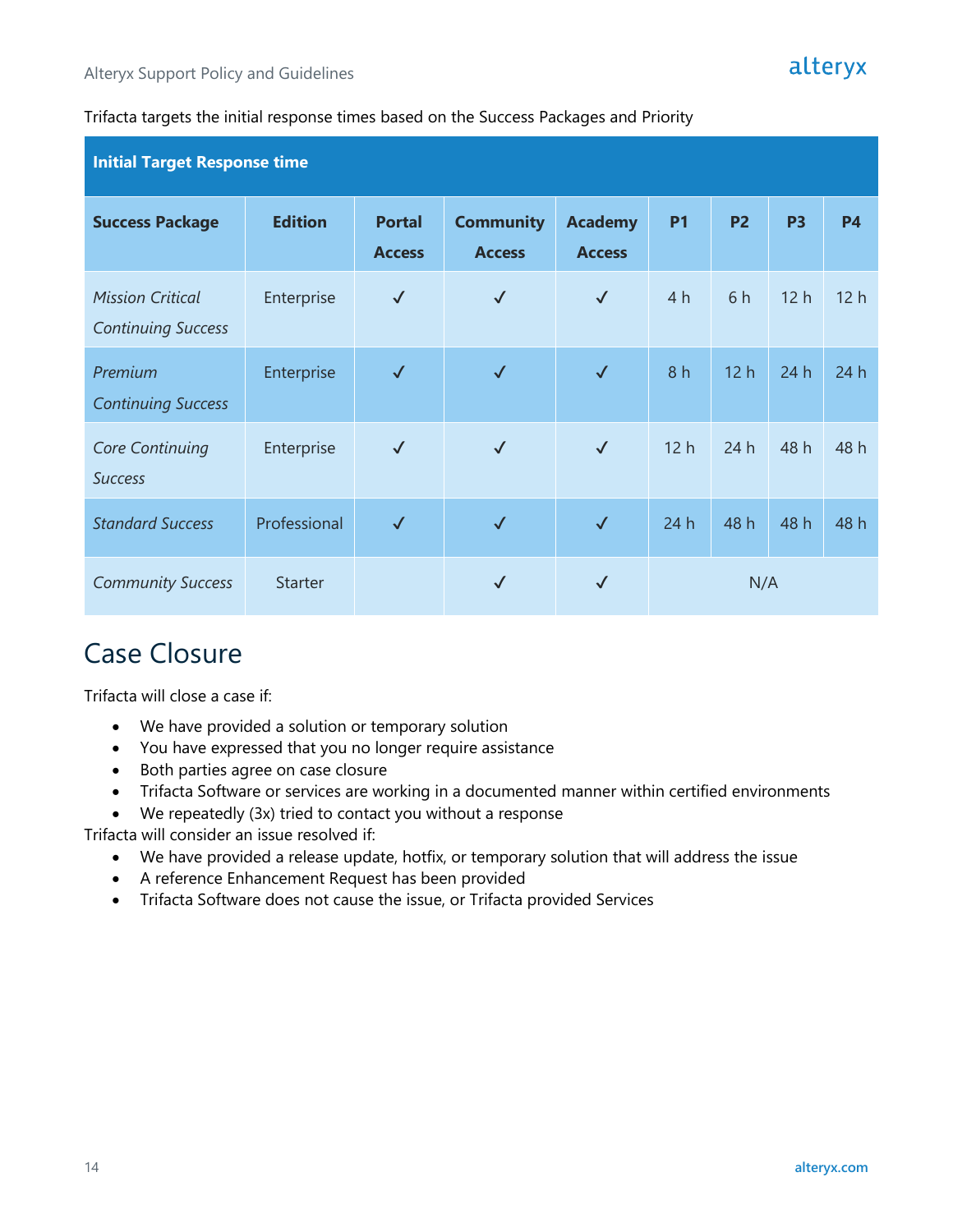## <span id="page-14-0"></span>Support Lifecycle

#### <span id="page-14-1"></span>**Support Services Terms and Conditions**

Support and Maintenance services consist of (a) Error Correction and Support provided to a single technical support contact concerning the installation and use of the current release of the Trifacta Software and the Previous Sequential Release, (b) Email Support, (c) Web Support, and (d) Trifacta Software updates and Trifacta in its discretion makes generally available to its support and maintenance customers without additional charge.

Trifacta shall exercise commercially reasonable efforts to correct any error reported by the Customer in the current unmodified release of Trifacta Software in accordance with the priority level reasonable assigned to such Error by Trifacta.

Trifacta Enterprise releases are supported 16 months after the General Availability (GA) date of the initial major release 16 months after their GA date, releases are considered End Of Life (EOL)

NOTE: For detailed outlines of the SUPPORT AND MAINTENANCE SERVICES TERMS AND CONDITIONS, please consult your contract or<https://www.trifacta.com/supportpolicy/>